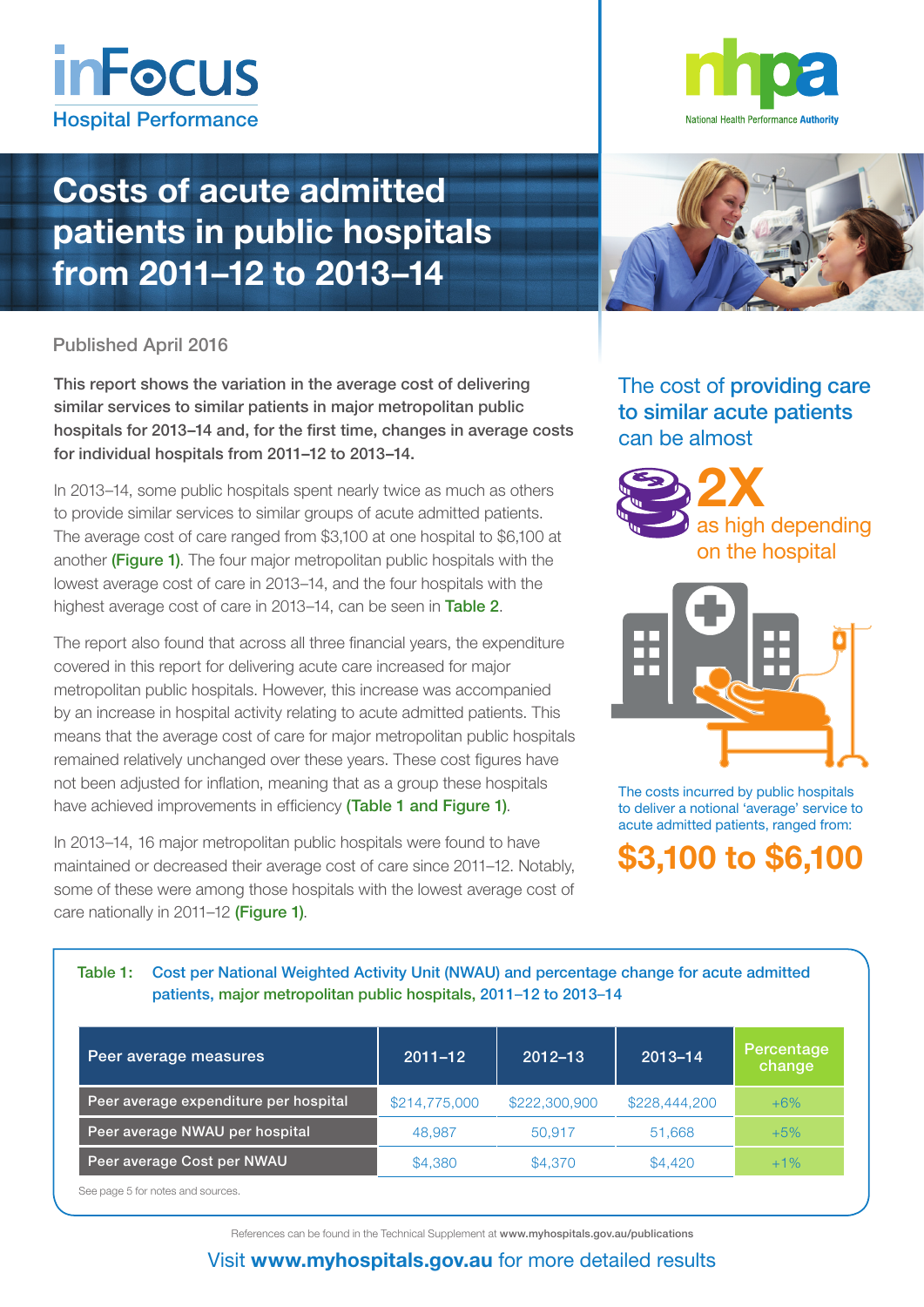## Introduction

In 2013–14, the running costs of public hospitals (\$44 billion) represented the largest proportion of the \$154.6 billion that was spent on health by all governments, insurers and patients.1,2 Across Australia, data are available and comparable across time for 41 major metropolitan public hospitals, with limited information available for a further six. These 47 hospitals account for nearly \$10 billion of the \$24.8 billion providing care to acute admitted patients.<sup>3</sup>

This report shows the amounts of money each of those 47 hospitals spent in 2013–14 to provide a notional 'average' hospital service to their acute admitted patients. These results were calculated by comparing a hospital's running costs to a measure of output, using something called a National Weighted Activity Unit (NWAU). More detail about this measure and what it means is in the box opposite.

A hospital's Cost per NWAU can help us to understand how efficiently a hospital is delivering an 'average' hospital service relative to other hospitals or relative to itself over time. Generally speaking, a low or falling Cost per NWAU indicates relatively high or improving efficiency, and a high or rising Cost per NWAU indicates low or worsening efficiency. For the purposes of this report the average cost of a given output is considered a measure of efficiency.

However, Cost per NWAU takes no account of other aspects of the quality or effectiveness of that 'average' hospital service besides efficiency, and changes in efficiency may or may not affect the quality or effectiveness of the care provided. This means that Cost per NWAU results are best considered in light of other indicators of the quality or effectiveness of hospital services.

Results for Cost per NWAU may be affected by service volume as well as expenditure. In other words, a hospital's Cost per NWAU will fall (suggesting an improvement in efficiency) if it spends the same amount of money but provides an increased number of

services. Alternatively, a hospital's Cost per NWAU will increase (suggesting worsening efficiency) if it spends a similar amount of money but provides fewer services.

Every day, decisions are made in a hospital, or within governments, that influence the efficiency of a hospital, for example, the number and types of tests, treatments, devices, procedures, the number of days a patient stays in hospital, whether a patient is admitted and the staffing levels required. These decisions affect the cost of delivering services.

Accordingly, this report aims to equip decision makers with comparable performance information to support their work in delivering patient care without placing unreasonable resource demands on health care providers or funders.

### About the data

Data used to calculate the measures in this report were sourced from the National Hospital Cost Data Collection (NHCDC) and the Admitted Patient Care National Minimum Data Set (APC NMDS) and the Hospital Casemix Protocol (HCP) data collection. These collections receive data from the states and territories, and private health insurers; all of whom rely on data recorded by individual hospitals.

The Authority determined that, to support the national fair comparison of the efficiency of Australia's largest public hospitals, the report would use a subset of total costs. The report focuses on the costs of providing acute admitted care, which represents about 70% of the running costs of a hospital.<sup>3</sup>

The Authority also determined that nominal costs (costs unadjusted for inflation) would be used in the analysis. Hospitals are highlighted where growth in the nominal cost of care was less than the inflation rate. This below-inflation increase in the average cost of care is presented as an improvement in efficiency.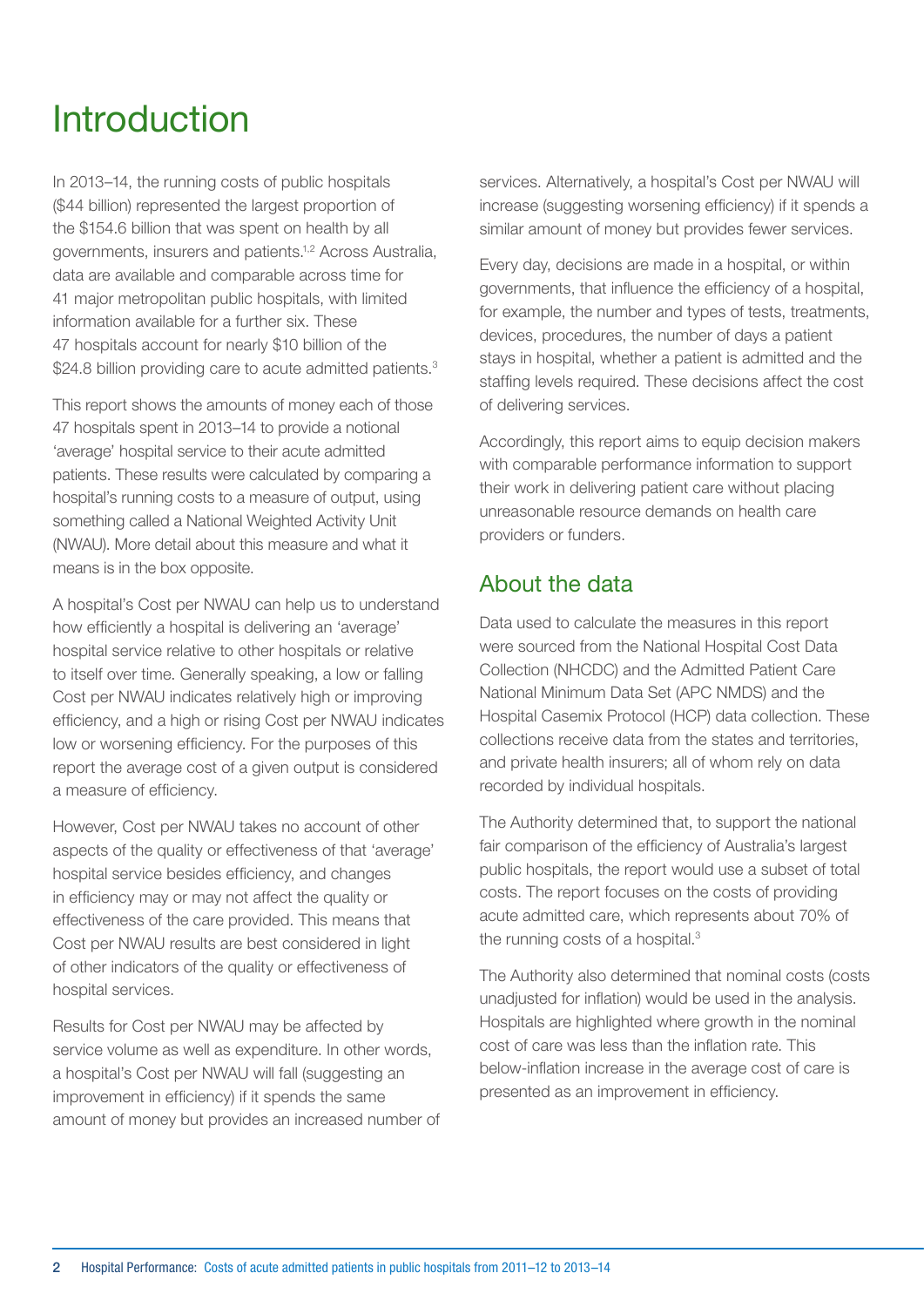## How average cost of care is measured

### What is an NWAU?

The National Weighted Activity Unit (NWAU) was developed by the Independent Hospital Pricing Authority to set the pricing of public hospital services. The NWAU allows different hospital activities to be expressed in terms of a common unit of activity.

An 'average' public hospital service is worth one NWAU. More intensive and expensive activities are worth multiple NWAUs, and simpler and less expensive activities are worth fractions of an NWAU. For example, a typical case of cellulitis is assigned 0.8 NWAUs, as this condition requires fewer hospital resources than (say) a typical hip replacement, which is assigned 4.2 NWAUs.

Because of this weighting, the NWAU accounts for the differences in the complexity of patients' conditions or procedures, and a selection of individual patient characteristics.

For more detailed information on the comparable costs and adjustments see the Technical Supplement at [www.myhospitals.gov.au/publications](http://www.myhospitals.gov.au/publications)

## What is Cost per NWAU?

Cost per NWAU is the cost of a notional 'average' public hospital service that was provided to acute admitted patients whose treatment was eligible for Activity Based Funding. It allows an assessment of hospital efficiency.

To ensure the national comparability of public hospitals the Cost per NWAU:

- Includes a subset of comparable running costs, costs which were accounted for similarly across states and territories. For example, it excludes property, plant and equipment costs
- Counts similar services to similar acute patients by using the NWAU. The NWAU represents both the volume and complexity of acute admitted patients; accounting for sicker patients, or patients requiring more complex care.

Cost per NWAU is calculated by dividing the total comparable running costs by the total NWAU for acute admitted patients to calculate the average cost of care to a hospital. This provides a measure of a hospital's efficiency.

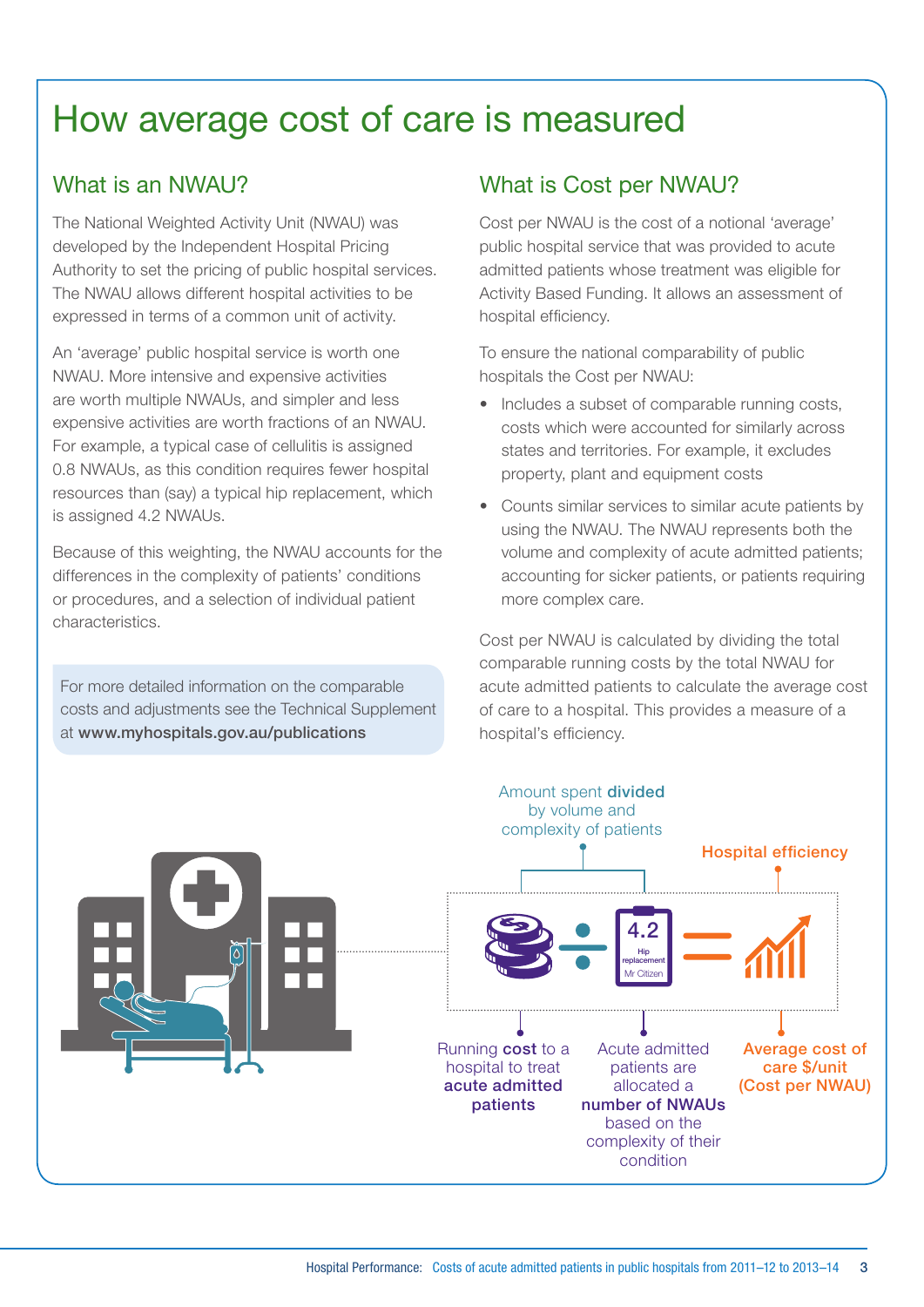# Key findings

## Cost per NWAU, 2013–14

In 2013–14, some major metropolitan public hospitals were found to cost almost twice as much as similar hospitals in the average cost of care, as measured by Cost per NWAU.

Across major metropolitan public hospitals, the average Cost per NWAU was \$4,420. The averages at individual major metropolitan public hospitals ranged from \$3,100 at one hospital to \$6,100 at another hospital (97% higher) (Figure 1).

In 2013–14, the lowest 10% and highest 10% of major metropolitan public hospitals are presented below.

#### Table 2: Major metropolitan public hospitals with the highest and lowest average cost of care in 2013–14

#### Highest 10%

| The Canberra Hospital (ACT)        | \$6,100 |
|------------------------------------|---------|
| Calvary Public Hospital (ACT)      | \$5,800 |
| Sir Charles Gairdner Hospital (WA) | \$5,600 |
| Fremantle Hospital (WA)            | \$5,500 |

#### Lowest 10%

| Dandenong Campus (Vic)             | \$3,400 |
|------------------------------------|---------|
| Western Hospital [Footscray] (Vic) | \$3,300 |
| Casey Hospital (Vic)               | \$3,200 |
| Frankston Hospital (Vic)           | \$3,100 |

Results for Cost per NWAU in 47 Australian major metropolitan public hospitals can be found in Figure 2, page 7.



Informing patients, supporting clinicians, driving improvement

The Authority has also updated the MyHospitals website [www.myhospitals.gov.au](http://www.myhospitals.gov.au ) with data for more than 100 public hospitals.

In 2013–14, across large metropolitan public hospitals, the average Cost per NWAU was \$4,590. The averages at individual large metropolitan public hospitals ranged from \$3,600 at one hospital to \$5,800 at another hospital (61% higher):

#### Highest 10%

| Armadale-Kelmscott Memorial Hospital (WA) | \$5,800 |
|-------------------------------------------|---------|
|-------------------------------------------|---------|

#### Lowest 10%

| Werribee Mercy Hospital (Vic) | $ $ \$3,600 |
|-------------------------------|-------------|
|                               |             |

In 2013–14, across major regional public hospitals, the average Cost per NWAU was \$4,470. The averages at individual major regional public hospitals ranged from \$3,400 at one hospital to \$5,400 at another hospital (59% higher).

#### Highest 10%

| Mackay Base Hospital (Qld) | \$5,400 |
|----------------------------|---------|
| Royal Darwin Hospital (NT) | \$5,300 |

#### Lowest 10%

| Goulburn Valley Health [Shepparton] (Vic)   | \$3,900 |
|---------------------------------------------|---------|
| Port Macquarie Hospital (NSW)               | \$3,900 |
| Latrobe Regional Hospital [Traralgon] (Vic) | \$3,400 |

In 2013–14, across large regional public hospitals, the average Cost per NWAU was \$4,630. The averages at individual large regional public hospitals ranged from \$3,200 at one hospital to \$5,900 at another hospital (84% higher).

#### Highest 10%

#### Lowest 10%

Wimmera Base Hospital (Vic) \$3,200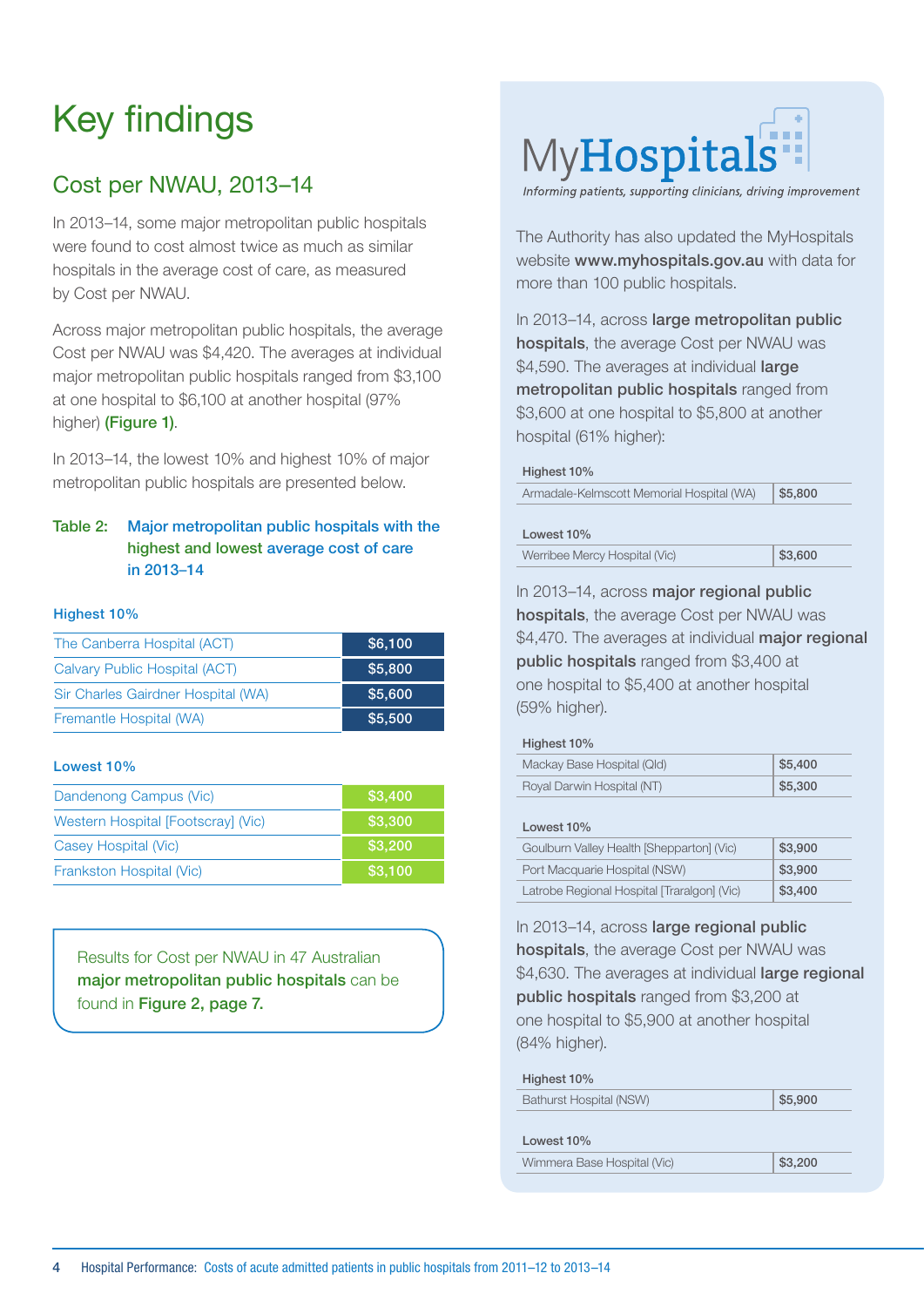#### Figure 1: Cost per National Weighted Activity Unit (NWAU) for acute admitted patients, major metropolitan public hospitals, 2011–12 to 2013–14



Note: References can be found in the Technical Supplement and definitions of terms in the Glossary at [www.myhospitals.gov.au](http://www.myhospitals.gov.au)

Sources: National Health Performance Authority analysis of results calculated using the National Hospital Cost Data Collection, the Admitted Patient Care National Minimum Data Set and the Hospital Casemix Protocol Data Collection. Data supplied 18 and 28 October 2014 (2011–12 data) and 27 November 2015 (2012–13 and 2013–14 data).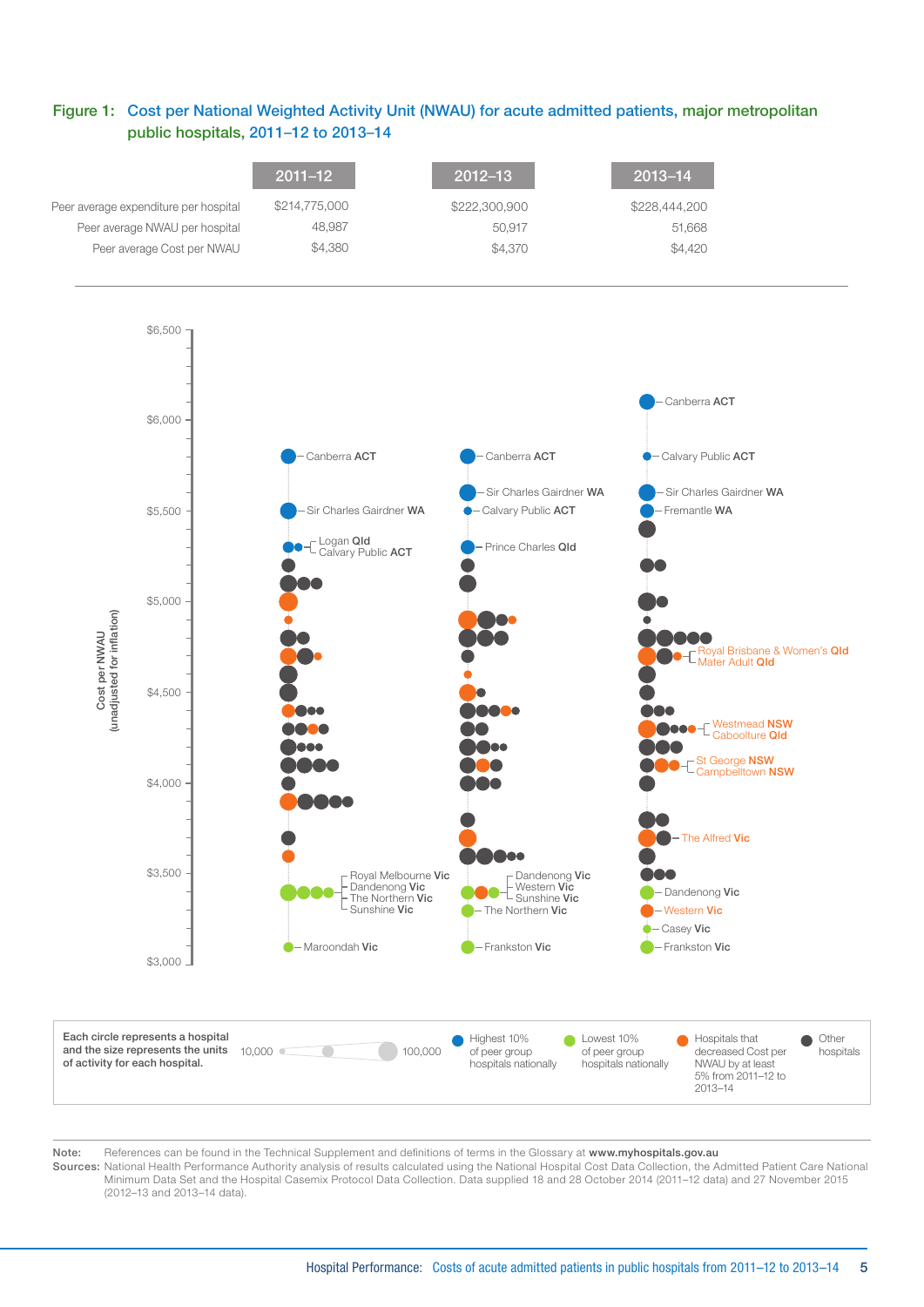# Key findings

## Cost per NWAU, 2011–12 to 2013–14

For the first time, this report presents the change in the average cost of care for acute admitted patients in Australia's largest public hospitals across three years.

This report presents findings for major metropolitan public hospitals across Australia. From 2011–12 to 2013–14, on average the expenditure at hospitals to provide acute care increased by 6%. However, this was accompanied by a 5% increase in the number of activity units (NWAUs) for acute admitted patients (Table 1).

This means that the average cost of care (unadjusted for inflation) at major metropolitan public hospitals remained relatively unchanged over this period (1% growth). This growth was slower than inflation (approximately 5%4 ). This demonstrates that as a group, major metropolitan public hospitals have achieved improvements in efficiency (Table 1).

Across three years, from 2011–12 to 2013–14, eight major metropolitan public hospitals decreased their Cost per NWAU for acute admitted patients by at least 5%. At the same time, six major metropolitan public hospitals increased their Cost per NWAU by at least 10% (Figure 2).

A decrease in Cost per NWAU from 2011–12 to 2013–14 implies an improvement in a hospital's efficiency. This may be due to initiatives by the hospital, such as a decrease in spending or by increasing the volume of services provided, or a combination of both (Table 3). One way a hospital may ensure more services are provided within its existing expenditure is to treat more patients by decreasing the average length of a patient's stay in hospital.

Although improvements in data quality may lead to an apparent decrease in a hospital's Cost per NWAU, state and territory governments have confirmed that the hospitals listed in Table 3 were not affected by changes in data recording practices.

While this report presents results on the efficiency of hospitals, it **does not** consider other aspects of the quality of care such as access, appropriateness or health outcomes.

| Major metropolitan public hospitals     | <b>Reduced spending</b> | Increased number of<br>activity units (NWAUs) | Reduced spending<br>& increased no. of<br>activity units (NWAUs) |
|-----------------------------------------|-------------------------|-----------------------------------------------|------------------------------------------------------------------|
| Caboolture Hospital (Qld)               |                         |                                               |                                                                  |
| Campbelltown Hospital (NSW)             |                         |                                               |                                                                  |
| Mater Adult Hospital (Qld)              |                         |                                               |                                                                  |
| Royal Brisbane & Women's Hospital (Qld) |                         |                                               |                                                                  |
| St George Hospital (NSW)                |                         |                                               |                                                                  |
| The Alfred (Vic)                        |                         |                                               |                                                                  |
| Western Hospital [Footscray] (Vic)      |                         |                                               |                                                                  |
| <b>Westmead Hospital (NSW)</b>          |                         |                                               |                                                                  |

Table 3: Major metropolitan public hospitals that improved efficiency by decreasing the average cost of care by at least 5%, 2011–12 to 2013–14

Sources: National Health Performance Authority analysis of results calculated using the National Hospital Cost Data Collection, the Admitted Patient Care National Minimum Data Set and the Hospital Casemix Protocol Data Collection. Data supplied 18 and 28 October 2014 (2011–12 data) and 27 November 2015 (2012–13 and 2013–14 data).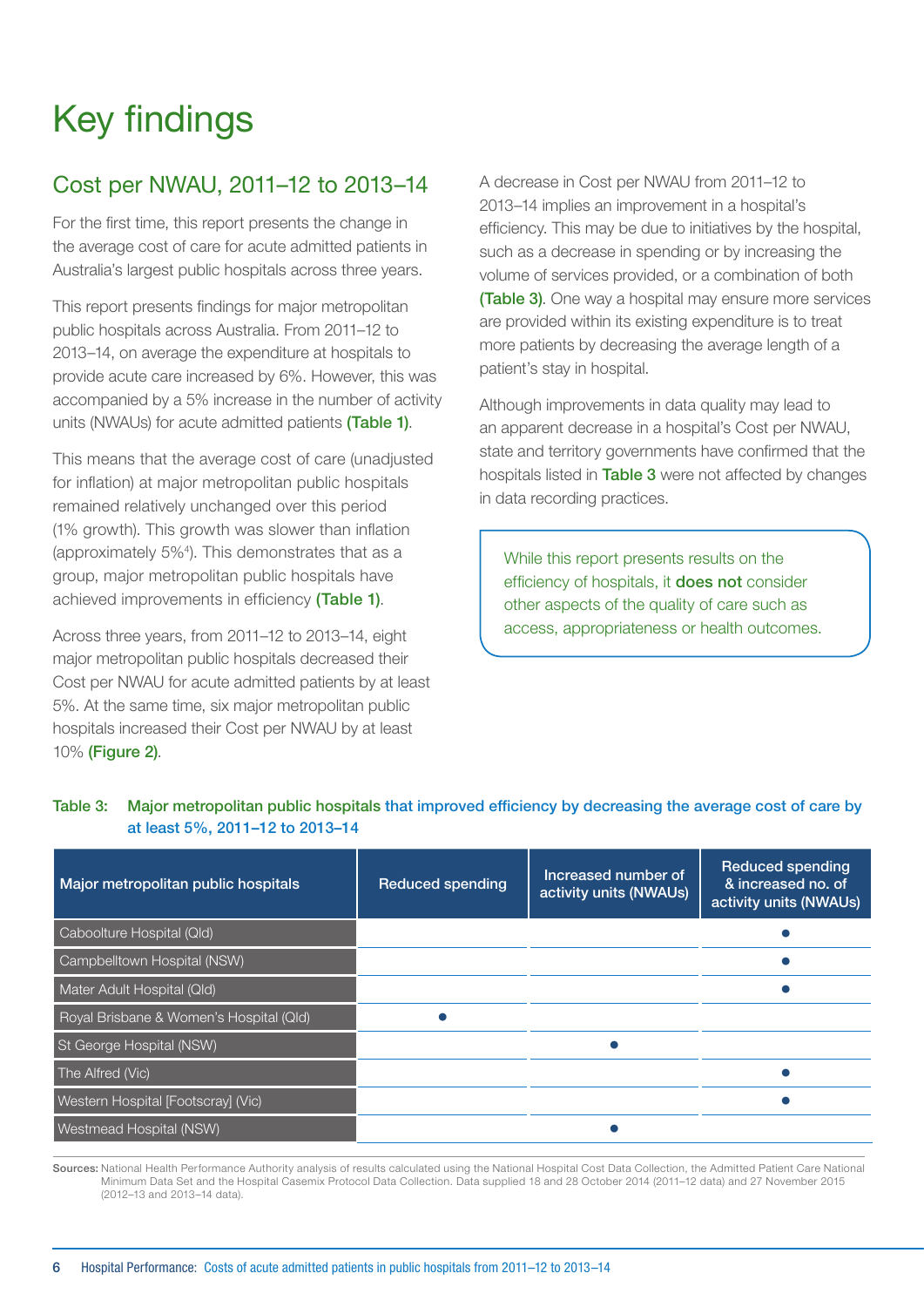#### Figure 2: Cost per National Weighted Activity Unit (NWAU)\* for acute admitted patients, major metropolitan public hospitals, 2011–12 to 2013–14, sorted by Cost per NWAU in 2013–14

|                                                                       |                    |                    |                    | Cost per NWAU from 2011-12 to 2013-14*<br>(Rounded and unadjusted for inflation) |                                                |                                 |                                                         | Percentage                   |
|-----------------------------------------------------------------------|--------------------|--------------------|--------------------|----------------------------------------------------------------------------------|------------------------------------------------|---------------------------------|---------------------------------------------------------|------------------------------|
|                                                                       |                    |                    |                    |                                                                                  |                                                |                                 |                                                         | change<br>Cost per           |
|                                                                       |                    |                    |                    |                                                                                  |                                                | 2013-14 peer average<br>\$4,420 |                                                         | NWAU <sup>‡</sup>            |
|                                                                       | $2011 - 12$        | $2012 - 13$        | 2013-14 \$3,000    |                                                                                  | \$4,000                                        | \$5,000                         | \$6,000                                                 | 2011-12 to<br>2013-14        |
| The Canberra Hospital (ACT)                                           | \$5,800            | \$5,800            | \$6,100            |                                                                                  |                                                |                                 |                                                         | $+7%$                        |
| Calvary Public Hospital (ACT)                                         | \$5,300            | \$5,500            | \$5,800            |                                                                                  |                                                |                                 |                                                         | $+10%$                       |
| Sir Charles Gairdner Hospital (WA)                                    | \$5,500            | \$5,600            | \$5,600            |                                                                                  |                                                |                                 |                                                         | $+1%$                        |
| Fremantle Hospital (WA)                                               | \$5,100            | \$5,200            | \$5,500            |                                                                                  |                                                |                                 |                                                         | $+9%$                        |
| Royal Perth Hospital Wellington St. (WA)                              | \$5,100            | \$5,100            | \$5,400            |                                                                                  |                                                |                                 |                                                         | $+7%$                        |
| The Prince Charles Hospital (Qld)                                     | \$5,200            | \$5,300            | \$5,200            |                                                                                  |                                                |                                 |                                                         | 0%                           |
| The Queen Elizabeth Hospital (SA)                                     | \$5,100            | \$4,900            | \$5,200            |                                                                                  |                                                |                                 |                                                         | $+2%$                        |
| Royal Adelaide Hospital (SA)                                          | \$4,600            | \$4,800            | \$5,000            |                                                                                  |                                                |                                 |                                                         | $+8%$                        |
| Hornsby Ku-ring-gai Hospital (NSW)                                    | \$4,200            | \$4,200            | \$4,900            |                                                                                  |                                                |                                 |                                                         | $+17%$                       |
| Prince of Wales Hospital (NSW)                                        | \$4,800            | \$4,700            | \$4,800            |                                                                                  |                                                |                                 |                                                         | $-1%$                        |
| Princess Alexandra Hospital (Qld)                                     | \$4,500            | \$4,900            | \$4,800            |                                                                                  |                                                |                                 |                                                         | $+6%$                        |
| St Vincent's Hospital (NSW)                                           | \$4,400            | \$4,400            | \$4,800            |                                                                                  |                                                |                                 |                                                         | $+9%$                        |
| John Hunter Hospital (NSW)                                            | \$4,100            | \$4,400            | \$4,700            |                                                                                  |                                                |                                 |                                                         | $+15%$                       |
| Mater Adult Hospital (Qld)<br>Royal Brisbane & Women's Hospital (Qld) | \$4,900<br>\$5,000 | \$4,900<br>\$4,900 | \$4,700<br>\$4,700 |                                                                                  |                                                |                                 |                                                         | $-5%$<br>$-5%$               |
| Royal Prince Alfred Hospital (NSW)                                    | \$4,200            | \$4,200            | \$4,600            |                                                                                  |                                                |                                 |                                                         | $+10%$                       |
| Bankstown Lidcombe Hospital (NSW)                                     | \$3,900            | \$4,000            | \$4,400            |                                                                                  |                                                |                                 |                                                         | $+11%$                       |
| Gosford Hospital (NSW)                                                | \$4,300            | \$4,400            | \$4,400            |                                                                                  |                                                |                                 |                                                         | $+2%$                        |
| The Tweed Hospital (NSW)                                              | \$4,400            | \$4,500            | \$4,400            |                                                                                  |                                                |                                 |                                                         | 0%                           |
| Caboolture Hospital (Qld)                                             | \$4,700            | \$4,600            | \$4,300            |                                                                                  |                                                |                                 |                                                         | $-8%$                        |
| Sutherland Hospital (NSW)                                             | \$4,200            | \$4,200            | \$4,300            |                                                                                  | ↔                                              |                                 |                                                         | $+4%$                        |
| Westmead Hospital (NSW)                                               | \$4,700            | \$4,500            | \$4,300            |                                                                                  |                                                |                                 |                                                         | $-9%$                        |
| Wollongong Hospital (NSW)                                             | \$4,300            | \$4,300            | \$4,300            |                                                                                  |                                                |                                 |                                                         | $-1%$                        |
| Wyong Hospital (NSW)                                                  | \$4,400            | \$4,400            | \$4,300            |                                                                                  |                                                |                                 |                                                         | $-1%$                        |
| Liverpool Hospital (NSW)                                              | \$4,100            | \$4,100            | \$4,200            |                                                                                  | ↔                                              |                                 |                                                         | $+3%$                        |
| Lyell McEwin Hospital (SA)                                            | \$4,100            | \$4,100            | \$4,200            |                                                                                  | $\bullet\hspace{-1.4pt}\bullet\hspace{-1.4pt}$ |                                 |                                                         | $+1%$                        |
| Nepean Hospital (NSW)                                                 | \$4,100            | \$4,200            | \$4,200            |                                                                                  | $\bullet\bullet$                               |                                 |                                                         | $+2%$                        |
| Campbelltown Hospital (NSW)                                           | \$4,300            | \$4,400            | \$4,100            |                                                                                  |                                                |                                 |                                                         | $-5%$                        |
| St George Hospital (NSW)                                              | \$4,400            | \$4,100            | \$4,100            |                                                                                  |                                                |                                 |                                                         | $-6%$                        |
| St Vincent's Hospital [Fitzroy] (Vic)                                 | \$4,000            | \$4,000            | \$4,100            |                                                                                  |                                                |                                 |                                                         | $+3%$                        |
| Austin Hospital [Heidelberg] (Vic)                                    | \$3,900            | \$4,000            | \$4,000            |                                                                                  |                                                |                                 |                                                         | $+4%$                        |
| Box Hill Hospital (Vic)                                               | \$3,900            | \$3,600            | \$3,800            |                                                                                  |                                                |                                 |                                                         | $-2%$                        |
| Monash Medical Centre [Clayton] (Vic)                                 | \$3,900            | \$3,600            | \$3,800            |                                                                                  |                                                |                                 |                                                         | $-2%$                        |
| Geelong Hospital (Vic)                                                | \$3,700            | \$3,800            | \$3,700            |                                                                                  |                                                |                                 |                                                         | 0%                           |
| The Alfred (Vic)                                                      | \$3,900            | \$3,700            | \$3,700            |                                                                                  |                                                |                                 |                                                         | $-5%$                        |
| Royal Melbourne Hospital [Parkville] (Vic)                            | \$3,400            | \$3,600            | \$3,600            |                                                                                  |                                                |                                 |                                                         | $+6%$                        |
| Maroondah Hospital [East Ringwood] (Vic)                              | \$3,100            | \$3,600            | \$3,500            |                                                                                  |                                                |                                 |                                                         | $+14%$                       |
| Sunshine Hospital (Vic)                                               | \$3,400            | \$3,400            | \$3,500            |                                                                                  |                                                |                                 |                                                         | $+2%$                        |
| The Northern Hospital [Epping] (Vic)                                  | \$3,400            | \$3,300            | \$3,500            |                                                                                  |                                                |                                 |                                                         | $+3%$                        |
| Dandenong Campus (Vic)<br>Western Hospital [Footscray] (Vic)          | \$3,400            | \$3,400            | \$3,400            |                                                                                  |                                                |                                 |                                                         | $+1%$<br>$-9%$               |
|                                                                       | \$3,600            | \$3,400            | \$3,300            |                                                                                  |                                                |                                 |                                                         |                              |
| <b>Other hospitals</b>                                                |                    |                    |                    |                                                                                  |                                                |                                 |                                                         |                              |
| Logan Hospital (Qld)                                                  | \$5,300            | <b>NP</b>          | \$5,000            |                                                                                  |                                                |                                 |                                                         |                              |
| Concord Hospital (NSW)                                                | <b>NP</b>          | <b>NP</b>          | \$4,800            |                                                                                  |                                                |                                 | Each dot represents the 2011-12 result and the triangle |                              |
| Flinders Medical Centre (SA) <sup>t</sup>                             | \$4,700            | \$4,800            | \$4,800            |                                                                                  | represents the 2013-14 result.                 |                                 |                                                         |                              |
| Royal North Shore Hospital (NSW)                                      | ΝP                 | \$4,300            | \$4,500            |                                                                                  |                                                | $\bullet\rightarrow$            | ←∙                                                      | ←∙                           |
| Casey Hospital (Vic)                                                  | NP.                | \$3,600            | \$3,200            | Results for                                                                      |                                                | 2013-14 result                  | 2013-14 result                                          | 2013-14 result               |
| Frankston Hospital (Vic)                                              | <b>NP</b>          | \$3,100            | \$3,100            | 2011-12 and                                                                      |                                                | was larger than                 | was smaller than                                        | was at least                 |
| Blacktown Hospital (NSW)                                              | <b>NP</b>          | <b>NP</b>          | <b>NP</b>          | 2013-14 were<br>the same                                                         | result                                         | the 2011-12                     | the 2011-12<br>result, but was                          | 5% lower than<br>the 2011-12 |
| Gold Coast Hospital (Qld)                                             | \$4,800            | \$4,800            | ΝP                 |                                                                                  |                                                |                                 | less than a 5%                                          | result                       |
| Ipswich Hospital (Qld)                                                | \$4,300            | <b>NP</b>          | ΝP                 |                                                                                  |                                                |                                 | decrease                                                |                              |
| Redcliffe Hospital (Qld)                                              | \$4,200            | <b>NP</b>          | ΝP                 |                                                                                  |                                                |                                 | Percentage change results may differ from plotted       |                              |
| Joondalup Health Campus [Public] (WA)                                 | ΝA                 | ΝA                 | <b>NA</b>          |                                                                                  | results due to rounding. <sup>#</sup>          |                                 |                                                         |                              |
| Robina Hospital (Qld)                                                 | ΝA                 | ΝA                 | <b>NA</b>          |                                                                                  |                                                |                                 |                                                         |                              |

\* Further information on Cost per NWAU and change over time can be found in the Technical Supplement at [www.myhospitals.gov.au](http://www.myhospitals.gov.au/) † It is recommended that for this hospital the Cost per NWAU 2011–12 results are not compared to 2012–13 and 2013–14 (see the Technical Supplement).

‡ Percentage change 2011–12 to 2013–14 was calculated on unrounded Cost per NWAU.

NA Data not available at time of publication.

NP Data did not meet minimum reporting requirements as detailed in the Technical Supplement.

Sources: National Health Performance Authority analysis of results calculated using the National Hospital Cost Data Collection, the Admitted Patient Care National Minimum Data Set and the Hospital Casemix Protocol Data Collection. Data supplied 18 and 28 October 2014 (2011–12 data) and 27 November 2015 (2012–13 and 2013–14 data).